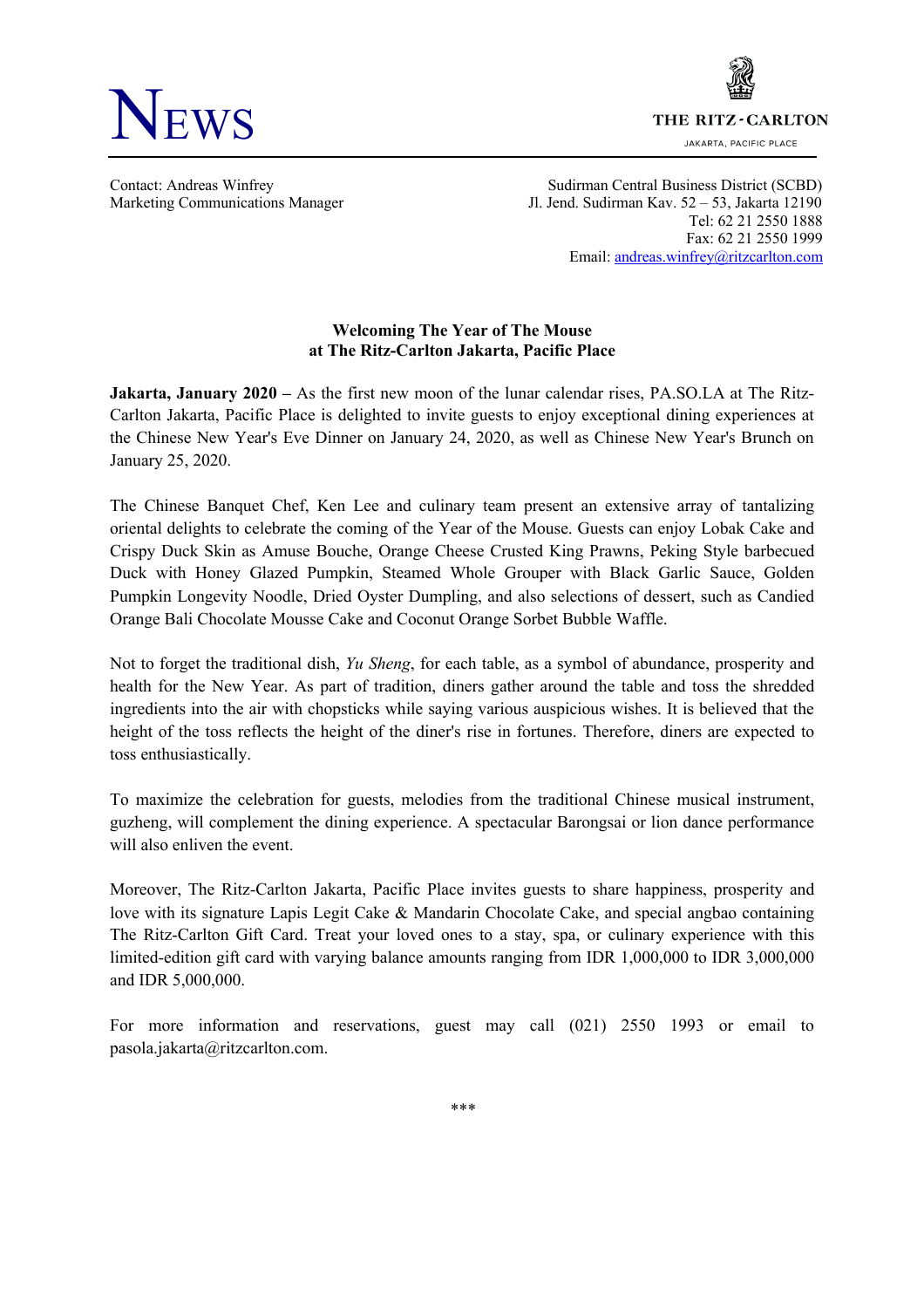# **Chinese New Year's Celebration at The Ritz-Carlton Jakarta, Pacific Place**

## **Chinese New Year's Eve Dinner**

Barongsai & Guzheng performance Friday, 24 January 2020 | 6 to 10 p.m. - Rp 658,000++ per person with non-alcoholic beverages (fresh juice, flavored ice tea, hot Chinese tea, welcome mocktail) - Rp 1,018,000++ per person with alcoholic beverages (free-flow wines, beer, sparkling, wine, welcome cocktail)

### **Chinese New Year's Brunch**

Barongsai & Kids Activities Saturday, 25 January 2020 | 12 to 3 p.m. - Rp 508,000++ per person with non-alcoholic beverages (fresh juice, flavored ice tea, hot Chinese tea, welcome mocktail) - Rp 868,000++ per person with alcoholic beverages (free-flow wines, beer, sparkling, wine, welcome

cocktail)

- Kids from the age of 6 to 12 years old are complimentary

### **Chinese New Year's Hamper**

Lapis Legit Cake / Mandarin Chocolate Cake Rp 708,000+

## **The Ritz-Carlton Gift Card**

Treat your loved ones to a stay, spa, or culinary experience with this limited-edition gift card with varying balance amounts ranging from IDR 1,000,000 to IDR 3,000,000 and IDR 5,000,000. The card is redeemable from January 2020 – March 2020. T&C applied.

All prices are subject to prevailing government tax and service charge.